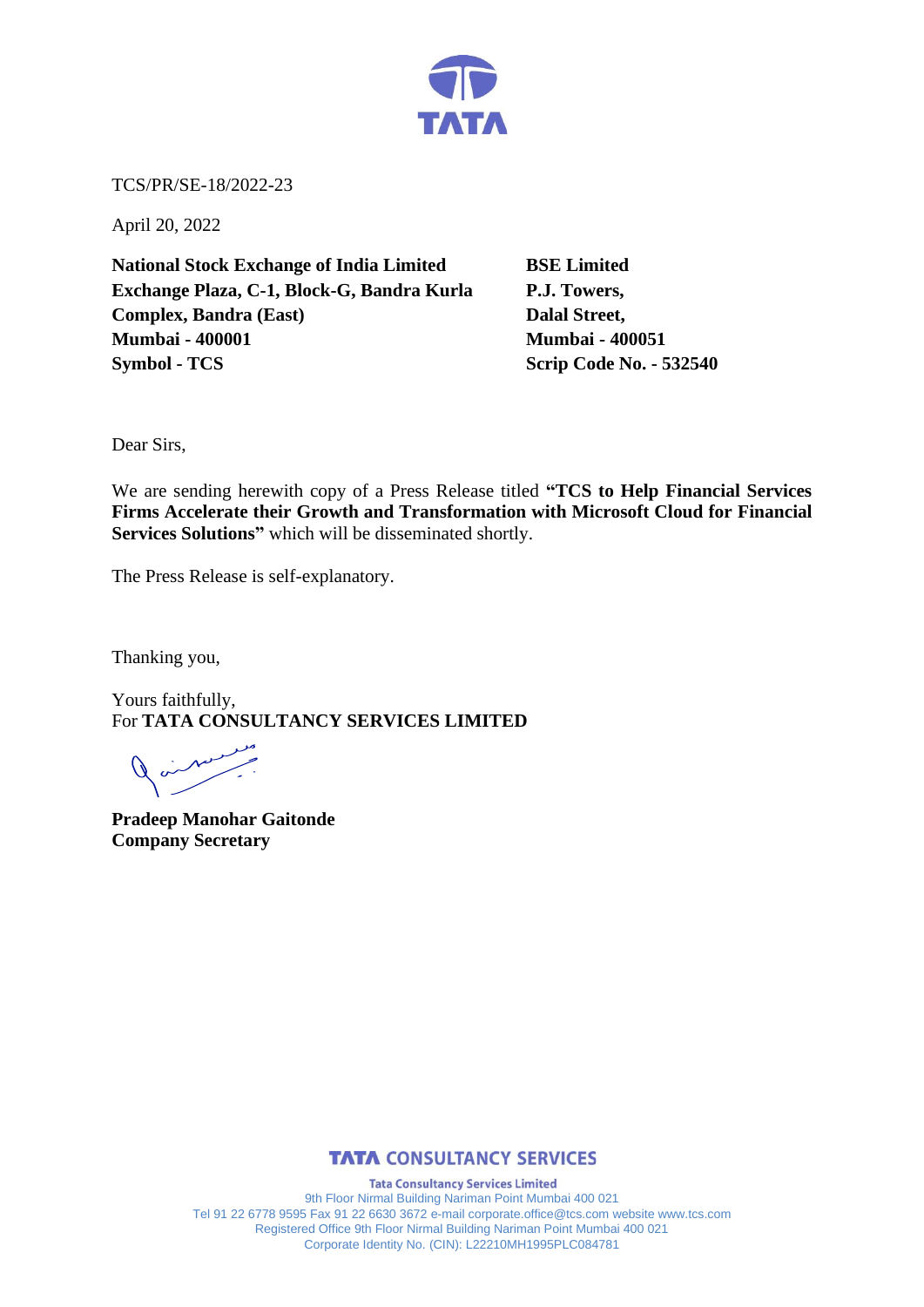

For immediate use Press Release

## **TCS to Help Financial Services Firms Accelerate their Growth and Transformation with Microsoft Cloud for Financial Services Solutions**

*Tata Consultancy Services' Rich Portfolio of Solutions and Services on the Microsoft Cloud for Financial Services will Help Clients Accelerate Innovation, Reimagine Customer Experiences, and Drive Growth* 

**NEW YORK | MUMBAI, April 20, 2021:** Tata Consultancy Services (TCS) (BSE: 532540, NSE: TCS), the largest provider of IT services to the banking, financial services, and insurance (BFSI) industry worldwide, announced that it is now a Microsoft Cloud for Financial Services partner.

TCS will combine its deep industry knowledge and experience as a leading transformation partner for BFSI clients, with its Microsoft Cloud for Financial Services solutions, and its large talent pool of Microsoft-certified consultants to enable clients to innovate, and reimagine their businesses to meet evolving market, customer and regulatory needs.

TCS' multi-horizon cloud transformation roadmap first entails helping clients build a new future-ready cloudbased digital core that enhances agility and resilience. Subsequently, the company helpsthem harness cloudnative capabilities around AI, IoT and other technologiesto launch new and innovative products and services, create new revenue streams, embrace new business models, create differentiated customer experiences, and drive growth.

Clients can significantly scale up and speed up their innovation initiatives by partnering with TCS and leveraging its co-innovation ecosystem of start-ups and academia. To facilitate ideation, rapid prototyping, and agile development of innovative ideas, TCS has invested in a network of co-innovation hubs called [TCS](https://www.tcs.com/pace-ports-innovation-business-transformation)  [Pace Ports™](https://www.tcs.com/pace-ports-innovation-business-transformation), spread across Tokyo, Amsterdam, New York, Pittsburgh, and Toronto.

In addition, TCS will make its vast portfolio of cloud-based solutions and accelerators available on Microsoft Azure to help customers gain faster time-to-market and drive superior business outcomes. These include TCS BaNCS™ cloud (SaaS) business solutions for financial services, which are listed on the Azure Marketplace, TCS Digital Mortgage solutions, TCS Environmental, Social, and Governance Insights, and TCS Customer Knowledge platform.

The Microsoft Cloud for Financial Services integrates Microsoft Azure with Microsoft 365, Microsoft Dynamics 365, and Microsoft Power Platform, underpinned by an industry data model, with new capabilities unique to the financial services industry.

*"Today, an increasing number of BFSI firms are harnessing the power of cloud to future-proof their businesses, achieve operational excellence and agility to create unmatched experiences,"* said **K Krithivasan, Business Group Head, Banking, Financial Services, and Insurance, TCS***. "We believe this expanded partnership will help our BFSI clients accelerate their transformation agenda with Microsoft Cloud for Financial Services and allow them to achieve greater resilience, adaptability and purpose-led growth."* 

"*Strategic partners like TCS are instrumental to the scalability of Microsoft Cloud for Financial Services, delivering solutions that help customers realize business transformation*," said **Bill Borden, Corporate Vice President, Worldwide Financial Services, Microsoft**. "*We look forward to continued collaboration with TCS to deliver future-first financial services solutions that enable new business models, create new revenue streams and support differentiated customer experiences*."

This news comes on the heels of TCS' recent announcement that it is a [Microsoft Cloud for Retail partner,](https://www.tcs.com/tcs-launch-partner-microsoft-cloud-retail) delivering intelligent retail solutions to its customers.